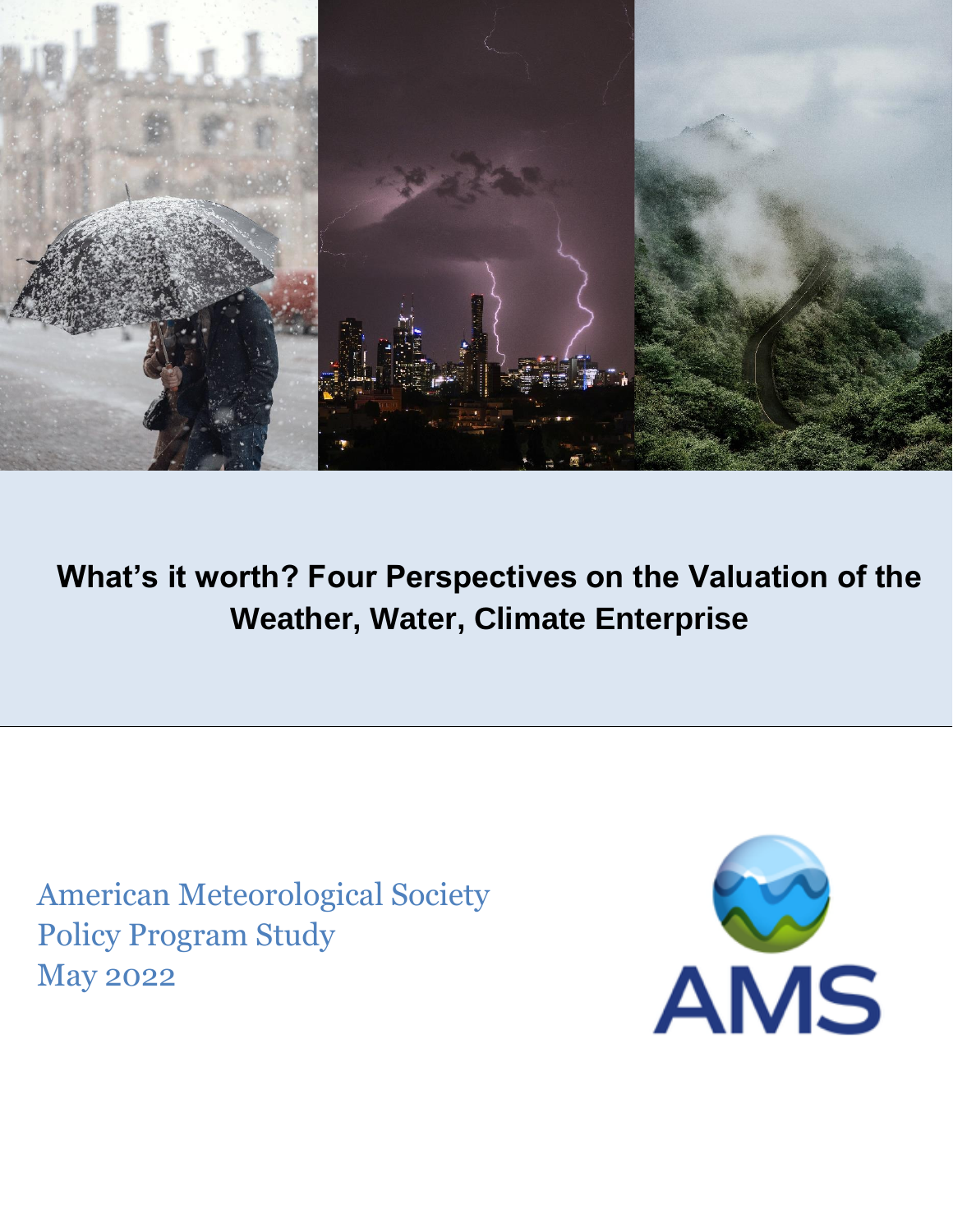## **What's it worth? Four Perspectives on the Valuation of the Weather, Water, Climate Enterprise**

Andy Miller



This report should be cited as:

Miller, A. 2022: What's it worth? Four Perspectives on the Valuation of the Weather, Water, Climate Enterprise. An AMS Policy Program Study. The American Meteorological Society, Washington, D.C.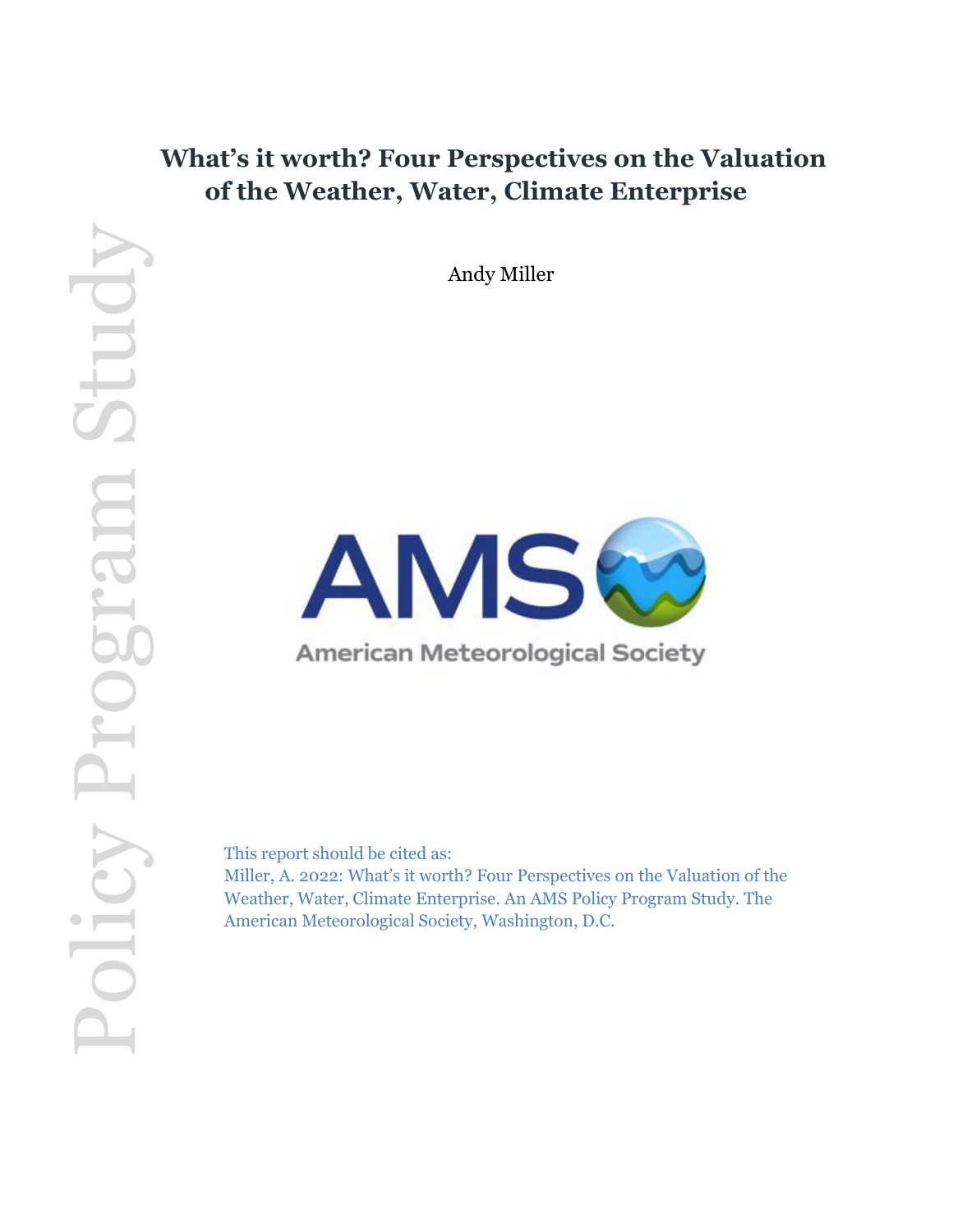The American Meteorological Society's Policy Program is supported in part through a public private partnership that brings together corporate patrons & underwriters, and Federal agencies. Supporting agencies include the National Aeronautics and Space Administration (NASA), the National Oceanic & Atmospheric Administration (NOAA), & the National Science Foundation (NSF). Corporate partners include Ball Corporation, Maxar, and Lockheed Martin.



The findings, opinions, conclusions, and recommendations expressed in this report do not necessarily reflect the views of AMS or its members and supporters.

Copyright 2022, The American Meteorological Society. Permission to reproduce the entire report is hereby granted, provided the source is acknowledged. Partial reproduction requires the permission of AMS, unless such partial reproduction may be considered "fair use" under relevant copyright law.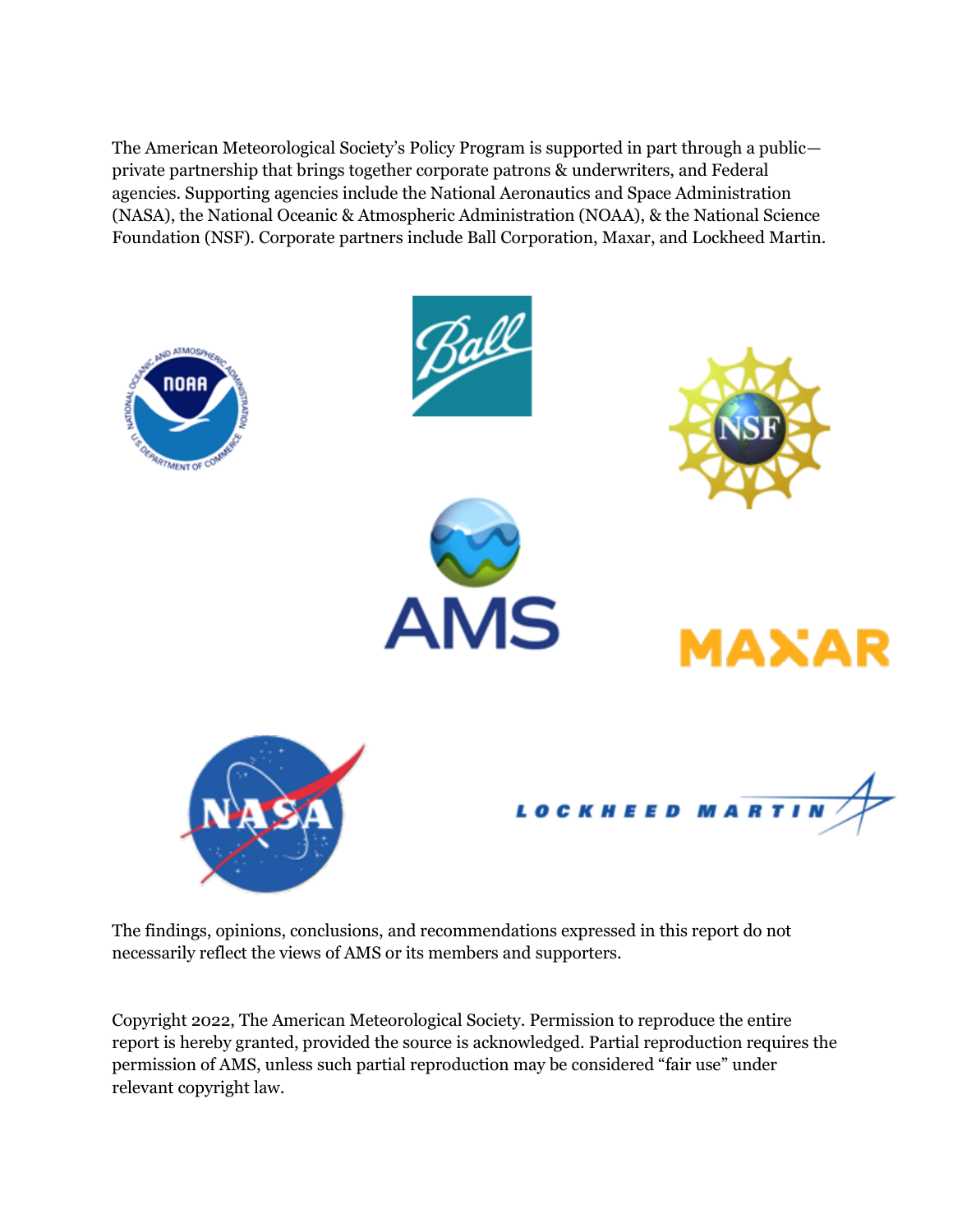The American Meteorological Society (AMS) is a scientific and professional society of roughly 13,000 members from the United States and over 100 foreign countries.

Additional copies of this report and other AMS Policy Program studies can be found online at: <http://www.ametsoc.org/studies>

Acknowledgements:

This report synthesizes the results of a two-year long project and four previously published studies. The author is grateful to the authors of these studies, namely Paul Higgins, Jeff Lazo, Bill Hooke, and Erica Grow, the AMS Policy Program Staff, Paul Higgins, Keith Seitter, Emma Tipton, Lauren White, and all the experts contributing to this project. The lists of contributors to individual studies can be found by downloading the studies for free on the AMS Policy Program website. This study was supported, primarily, through a grant from the National Oceanic and Atmospheric Administration (NA19NWS4620018).

Cover image photos (from left to right):

Craig Whitehead on Unsplash Fabio Hanashiro on Unsplash Zhang Fengsheng on Unsplash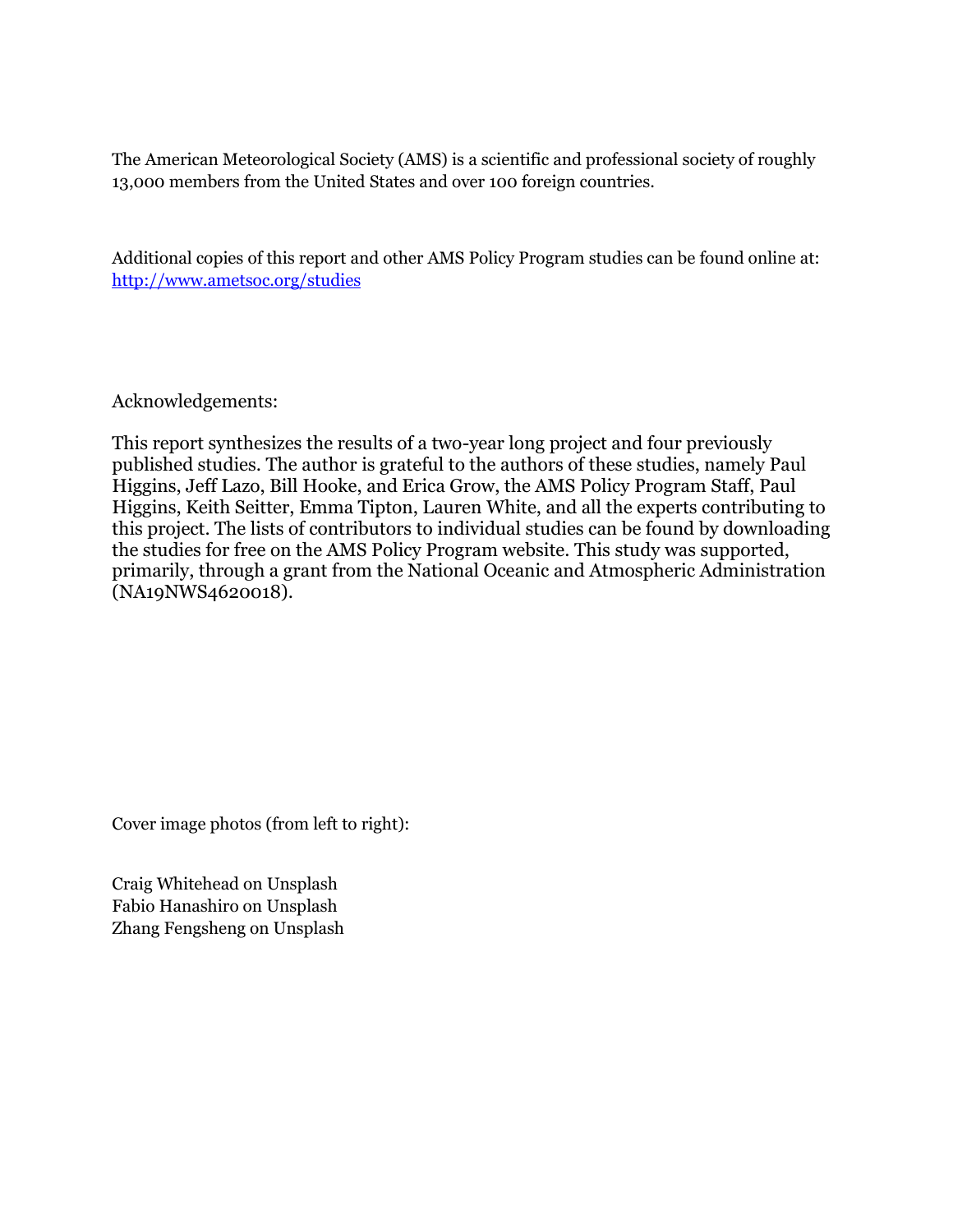# **Table of Contents**

| 1. |                                                                                             |
|----|---------------------------------------------------------------------------------------------|
| 2. | <b>Expert Consultation, Outreach Activities, and Community Engagement 2</b>                 |
| 3. |                                                                                             |
|    | Study 1: Societal Benefits in Weather, Water, and Climate: Understanding,<br>3.1.           |
|    | Study 2: Weather-Water-Climate Value Chain(s): Giving VOICE to the Characterization<br>3.2. |
|    | Study 3: Three Policies Shape Enterprise Value: Minor Adjustments Could Enhance the<br>3.3. |
|    | Study 4: Options for Enhancing the Value of the NOAA Weather-Ready Nation<br>3.4.           |
| 4. |                                                                                             |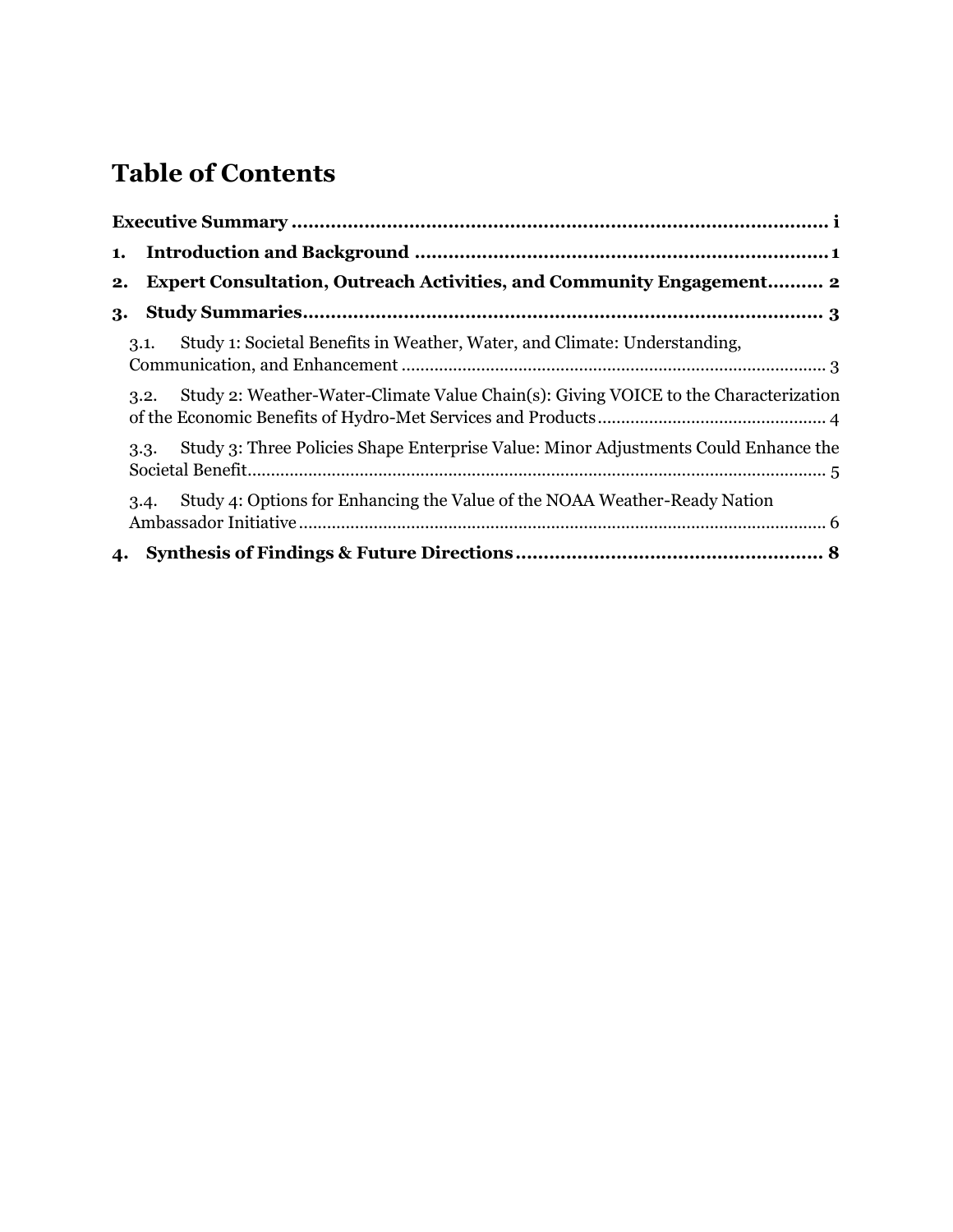### <span id="page-5-0"></span>Executive Summary

Earth system observations, science, and services (OSS) inform and guide the activities of virtually every economic sector and innumerable institutions underlying modern civilization. OSS are a fundamental component of efforts to meet basic human needs including food, shelter, energy, health and safety. At the same time, opportunities to enhance the societal benefits of OSS are vast and increasing. Better understanding of the weather, water, and climate (WWC) enterprise's value could: create new opportunities to apply OSS for societal benefit; help justify public investments in OSS; and guide future investments in OSS to help ensure that they confer the maximum possible benefit to society. As a result, there is great need for efforts to understand, assess, communicate, and advance the value of OSS.

This study synthesizes the results of a multi-year project on the valuation of Earth system OSS. The conclusions are based on four studies relating to different aspects of the societal benefits of Earth system OSS: 1) Societal Benefits of Weather, Water, and Climate: Understanding, Communication, and Enhancement [\(bit.ly/sbwxc\)](https://bit.ly/sbwxc), 2) The Value Chain of Earth System Observations, Science, and Services [\(bit.ly/3uAHjXG\)](http://bit.ly/3uAHjXG), 3) Three Policies Shape Enterprise Value: Minor Adjustments Could Enhance the Societal Benefit [\(https://bit.ly/3Wxpolicies\)](https://bit.ly/3Wxpolicies) and 4) Options for Enhancing the Value of the NOAA Weather-Ready Nation Ambassador Initiative [\(https://bit.ly/30qRnY1\)](https://bit.ly/30qRnY1).

Key Overarching Findings:

- 1) Valuation efforts promote societal benefit by:
	- a) Enabling decision-making,
	- b) Allowing prioritization,
	- c) Improving investment decisions, and
	- d) Promoting the use of science and services.
- 2) Assessments of value depend on both complex factors and subjective choices (e.g. how we measure value, how decisions incorporate and weight information, and what information is considered).
- 3) Valuation clarifies options and makes comparisons more effective. Valuation efforts are most effective in comparing different options and identifying their relative strengths and weaknesses with respect to explicit assumptions and metrics, instead of trying to determine absolute values.
- 4) The value of the WWC enterprise has increased with the number of partnerships across sectors and in all phases of the value chain. It has made valuation efforts more complex.
- 5) One key limitation to valuation efforts is the difficulty to collect and research data on end users and their decision-making based on WWC products. These decisions ultimately realize much of the enterprise's value.
- 6) Effective methods to advance the value of the WWC enterprise are likely to build on adaptive responses to incremental changes whose effectiveness can be determined quickly and lessons learned disseminated broadly.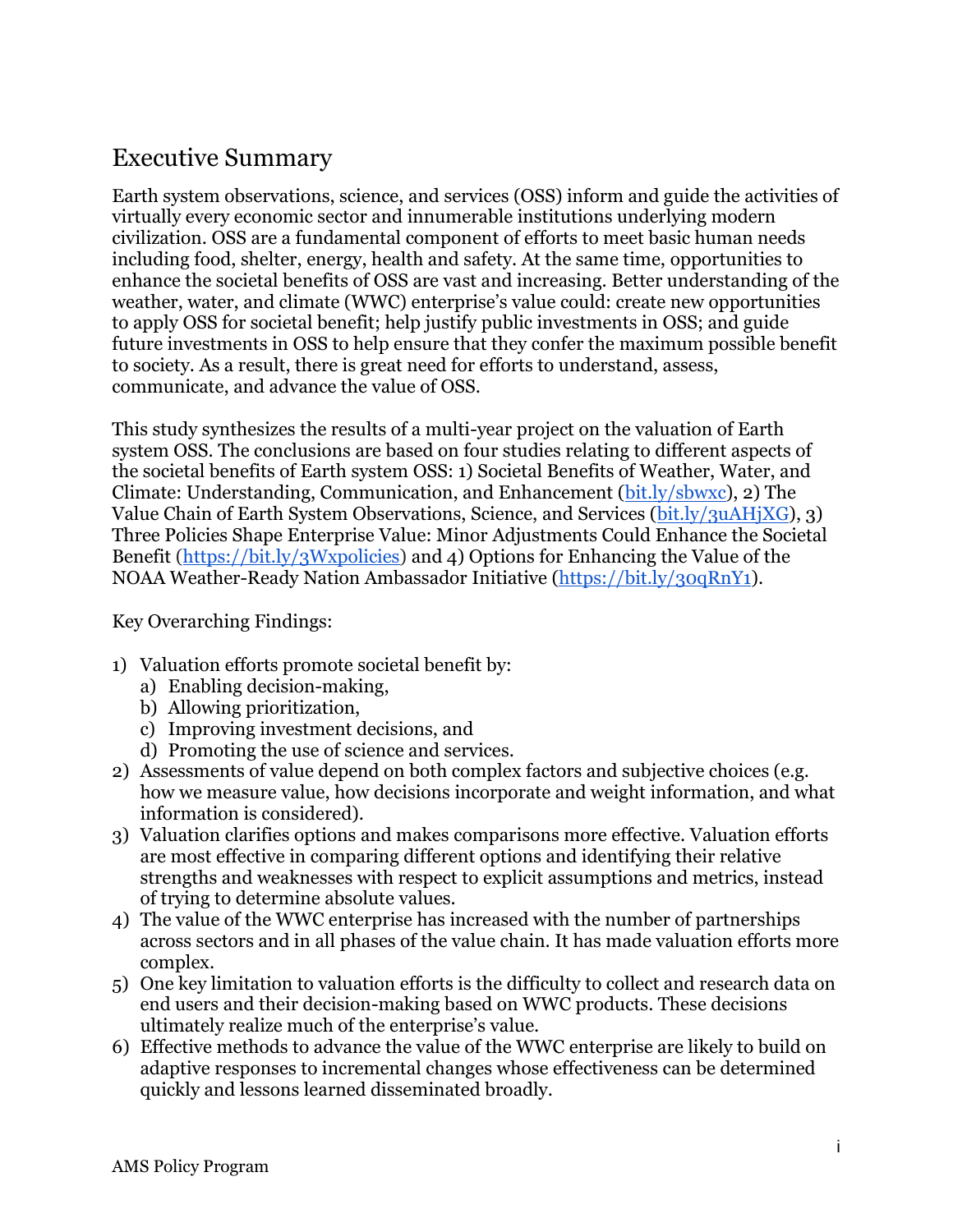7) Partnerships and effective distributions of roles and responsibilities among public, private, academic, and NGO communities are crucial and must evolve over time as capabilities, conditions, opportunities, and interests shift. These partnerships require and promote understanding, respect, trust, and clarity with respect to roles, responsibilities, and rules of engagement.

Valuation is critical to decision making at all levels. The set of studies synthesized here can contribute to a common understanding how value can be enhanced and communicated within and outside of the weather, water, and climate enterprise. There are many opportunities to build on this work. One option is to explicitly include a larger number of stakeholders and partners and analyze value creation along the value chain and across sectors and agencies.

There are also new approaches to expand on the work in this program. It is likely that the value of weather, water, and climate intelligence varies between different sectors of the economy. A study that compares different sectors could lead to important insights about synergies and offsets in the WWC enterprise.

Finally, climate change and society's response to it is likely to have significant impacts on the investments and values created (and expected) in weather, water, and climate science. There is a need for socioeconomic assessments to define and communicate priorities as the US and the world prepare for decades of rapid transformation. In particular, renewed economic activity on the coasts and in the ocean ("the new blue economy"), and the ongoing national conversation about the delivery of climate services are great opportunities to use valuation in an effort to grow the WWC enterprise and serve society as effectively as possible.

The AMS Policy Program has established an interdisciplinary team to build on the results of this project and develop a proposal for a consortium for socioeconomic assessments of the WWC enterprise. This program would enable AMS to continue its internal work on valuation as well as funding external experts to advance our understanding and communication of Earth system OSS.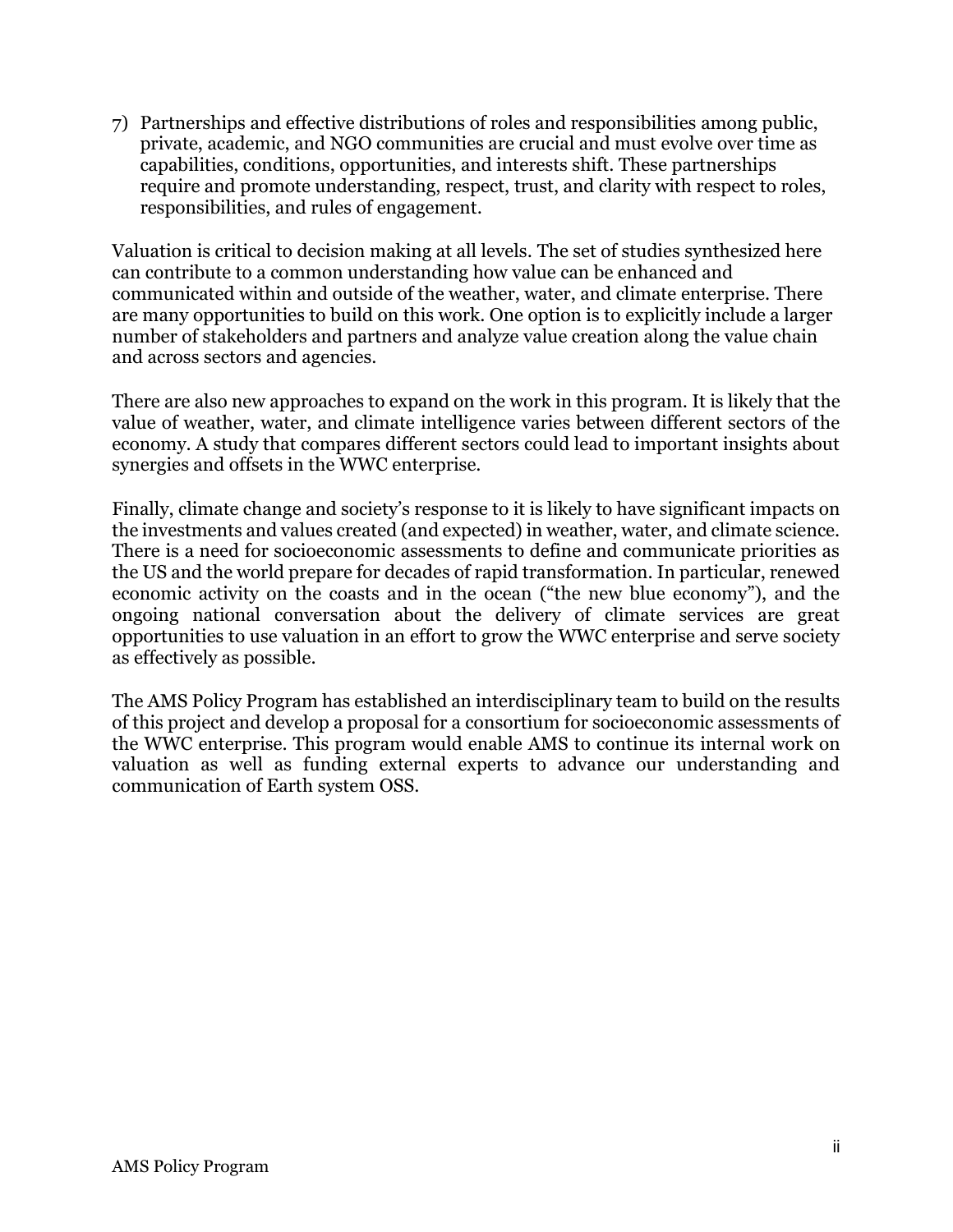### <span id="page-7-0"></span>**1. Introduction and Background**

There is broad consensus across the political spectrum that Earth system science and services are valuable to many aspects of modern society. However, calculating and communicating the value can be challenging for at least four reasons: 1) The value of many weather, water, and climate products is dependent upon the effect they have on users' decision-making process. For example, improvements in severe weather forecast quality only create value if they enable better decisions by individuals and organizations. Thus, translating scientific and engineering progress into monetary value or societal benefit is tightly linked to hard-to-quantify societal processes. 2) Value is typically created by a combination of basic science, observations, processing, product development and design, and communication. These steps can be performed by a variety of actors in the academic, private, and public sectors. As a result, it can be difficult to determine the value of individual programs, products, or decisions. 3) The value of many weather, water, or climate science products strongly depends on the end user. For example, the value of wind forecasts might be particularly high wind power production, but less critical to solar power generation. 4) The general public is often unaware of alternatives to an investment, but without knowledge of the available options, it can be hard to determine if a decision was a good use of resources. Taken together, it is clear just how difficult and important it is to determine the value of investments into the weather enterprise. A transparent process to compare the value of different investments, actions, and programs can support the prioritization of resources and help to communicate choices to stakeholders and the public.

Recognizing the importance of valuation, many laws and regulations require governments to justify actions and choices by comparing them to alternatives. The most well-known example of such requirements is a cost-benefit analysis which is often part of the economic analyses at the White House Office for Management and Budget or during the rulemaking at the Environmental Protection Agency. The rest of this synthesis is structured as follows: Section 2 describes AMS Policy Program process of consulting a diverse set of experts and engaging the broader WWC community to build the foundation of the four studies which comprise this project. Section 3 goes into detail about the content of each study and section 4 draws conclusions that go beyond each individual topic.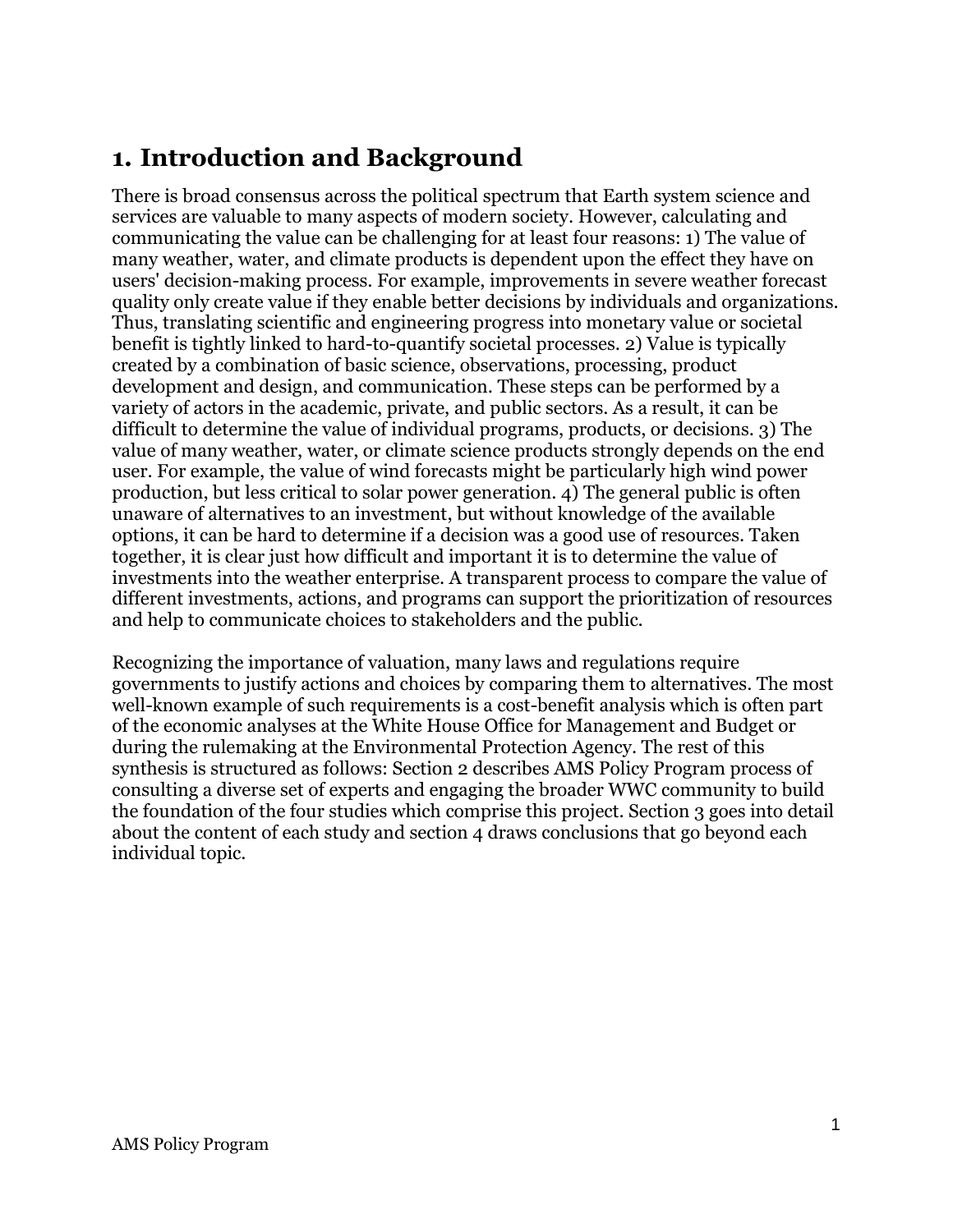### <span id="page-8-0"></span>**2. Expert Consultation, Outreach Activities, and Community Engagement**

This study synthesizes the work of the AMS Policy Program on valuation over the last three years. It summarizes and synthesizes four previous studies: Study 1: Societal Benefits in Weather, Water, and Climate: Understanding, Communication, and Enhancement (Higgins, 2021), Weather-Water-Climate Value Chain(s): Study 2: Giving VOICE to the Characterization of the Economic Benefits of Hydro-Met Services and Products (Lazo and Mills, 2021); Study 3 The Impact of Policy on Value: 3 Case Studies (Hooke, 2021); and Study 4:Options for Enhancing the Value of the NOAA Weather-Ready Nation Ambassador Initiative (Grow, 2021). The key findings of each study are summarized below.

The findings of the studies are the result of research done by the AMS Policy Program and significant outreach efforts to the Weather, Water, and Climate (WWC) science community in the broadest sense. Most significantly, two non-resident fellows of the Policy Program, Erica Grow and Jeffrey Lazo, added unique expertise and experience to this joint effort and are the lead authors of the studies 2 and 4. Another non-resident fellow, Shawn Miller, was a critical link to AMS boards, committees, and volunteers. Seven external experts authored case studies for Study 2 and Weather Ready Nation Ambassadors responded to survey questions to strengthen the findings in Study 4.

Additionally, the AMS Policy Program organized sessions at the AMS Washington Forum 2021, and the AMS Annual Meetings in 2020 and 2021, virtually engaged with a group of experts from within and outside of NOAA over the course of months, and performed many one-on-one interviews with members of the WWC community.

AMS has conducted a number of studies that are beyond the scope of this project, but provide important context to the findings described here. 'Socioeconomic Inequality and Climate Change Hazards: a Focus on the Great Lakes Region' (Sullivan and White, 2021) explores how climate change and proposed climate action might affect groups of different socioeconomic status. 'Framework for the Advancement of Inclusion, Equity, and Justice in the Weather, Water, and Climate Enterprise' engaged a working group over the course of many months and is centered around the idea that society benefits if everyone is able to contribute to their fullest potential (White, Tipton, Higgins, in progress). In a project funded by the NOAA Climate Program office, the AMS Policy Program is developing a new model for climate assessments that identify scientific information, product, and research gaps based on user and stakeholder needs in order to maximize the value of summarizing state of the art climate science.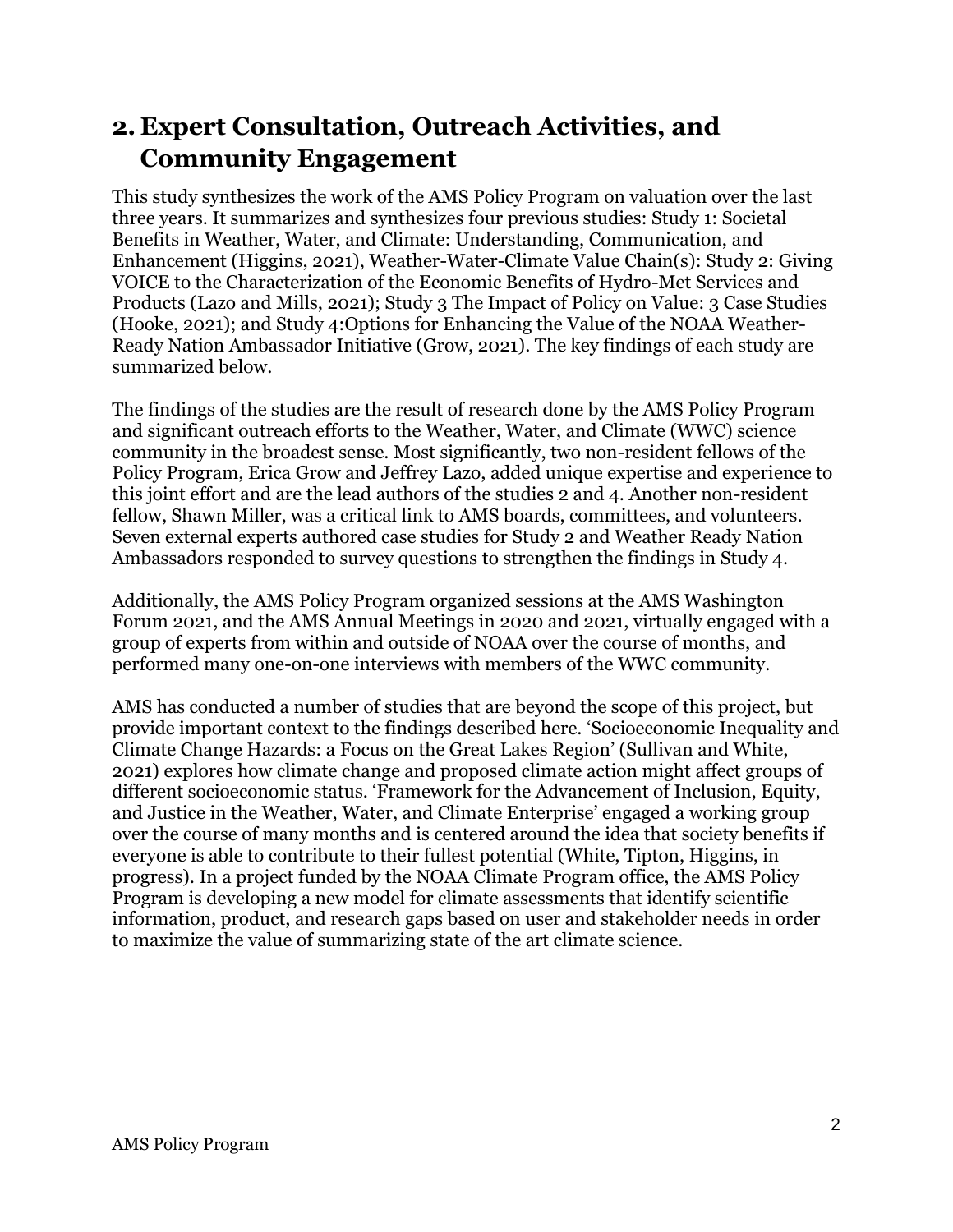## <span id="page-9-0"></span>**3. Study Summaries**

#### <span id="page-9-1"></span>**3.1. Study 1: Societal Benefits in Weather, Water, and Climate: Understanding, Communication, and Enhancement**

One key goal of this grant was to develop a common understanding and language to discuss the value of weather, water, and climate observations, science, and services (OSS). Higgins, 2021 lays out a framework to discuss valuation among natural scientists, economists, policymakers, and the general public. The study covers topics ranging from the types of goods and services to opportunities to enhance societal benefits from Earth system OSS.

Modern systems and physical infrastructure are built around capabilities in EOSS. This allows cost savings and the realization of benefits that would otherwise not be possible. Efforts to quantify these societal benefits via economic valuation contribute to two critical yet somewhat distinct goals: 1) to promote deeper understanding of value and 2) to assist in decision-making. As a result, economic valuation is central to efforts to understand, communicate, and enhance the societal benefits of Earth system OSS. Notably, different metrics or "numeraires" are more and less capable of capturing different aspects of value. This is because the choice to use a specific numeraire emphasizes and obscures different aspects of what matters to us: valuation is inherent in the format by which information is communicated. Valuation inspires consideration of what matters to us, contributes to informed decision-making, and helps us systematically weigh tradeoffs when we face them.

Valuation efforts are particularly useful for accounting simultaneously for market and non-market goods and services. Without valuation efforts, even critical goods and services are easy to overlook. Valuation is also particularly helpful for identifying and addressing market failures—cases when market transactions lead to suboptimal outcomes. Addressing market failures is an opportunity for policies to enhance public well-being at no net cost overall. Efforts to enhance the societal benefits of Earth system OSS are most effective when they recognize and account for linkages that permeate WWC information and services. For example, benefits emerge from the combination of observations, science, and services—like a car's steering wheel or engine, each part is necessary, but the true value emerges from the whole of the vehicle.

Each component of the enterprise contributes to societal well-being, albeit in very different ways, with different motivations, and with different limitations. Public investments are often foundational to goods and services provided by the private sector and to the advances that occur through academic research. This potential can be realized through efforts to 1) provide actionable information; 2) prepare and empower information users; 3) create decision-support products and services that harness scientific advances for societal benefit; 4) build strong partnerships among stakeholders, practitioners, and information providers; 5) develop the next generation workforce; 6) recognize and account for linkages; 7) provide an effective policy framework for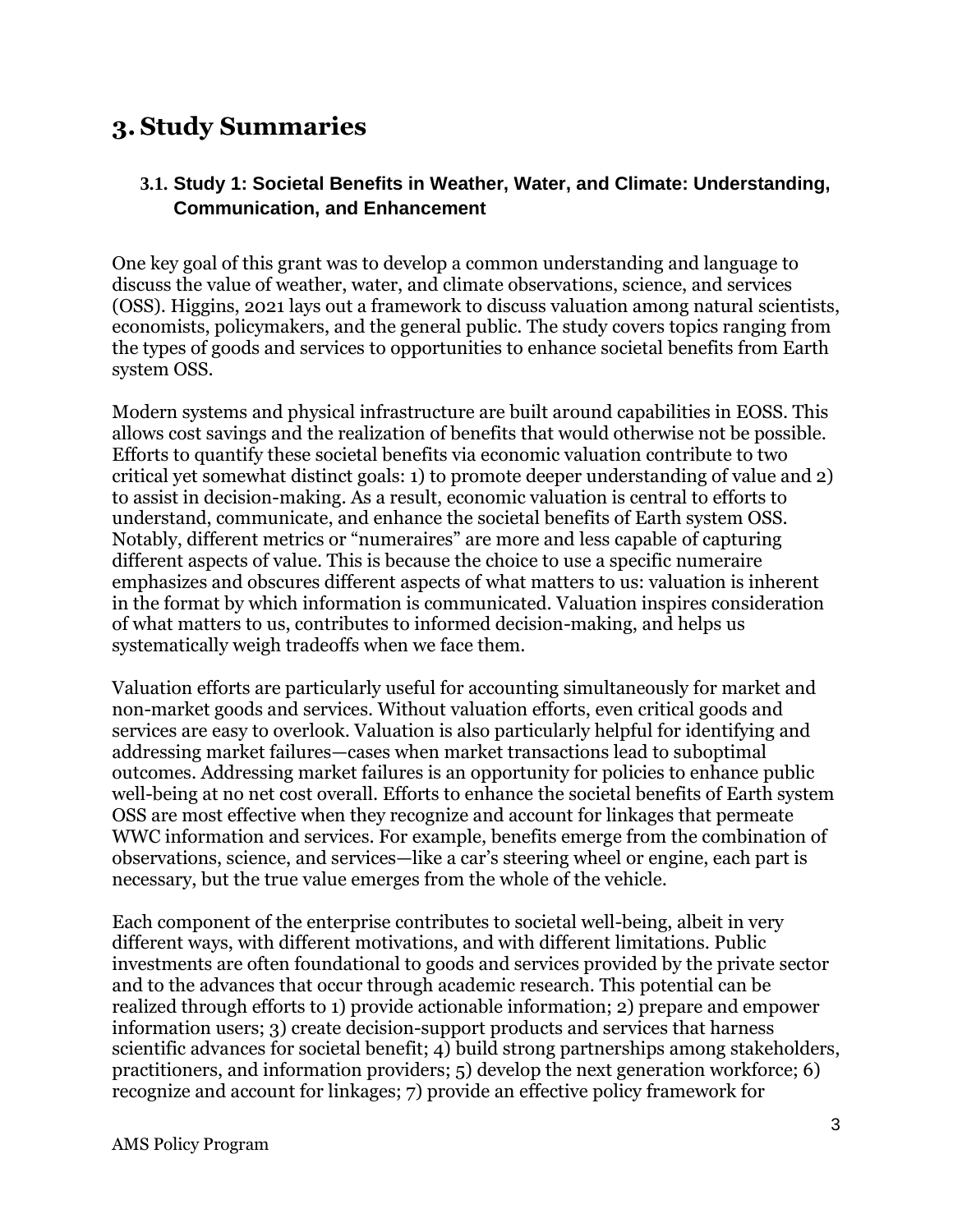enhancing both the availability of information and society's ability to use it; 8) create, strengthen, and evolve partnerships among public, private, academic, and NGO communities; 9) engage and empower the public to demand, understand, use, and contribute to water information and services; and 10) reduce or eliminate market failures, when they occur.

The ongoing expansion in capabilities of and needs for Earth system OSS create tremendous opportunity that will benefit from careful management in the decades ahead.

### <span id="page-10-0"></span>**3.2. Study 2: Weather-Water-Climate Value Chain(s): Giving VOICE to the Characterization of the Economic Benefits of Hydro-Met Services and Products**

Study 1 is focused on developing a broad general language on the valuation of Earth system OSS. Study 2 addresses the details on how to determine the value along the weather information value chain from an economist's perspective. The value chain concept provides a useful approach to understanding and discussing the entire process of information creation, communication, and use. A primary reason for adopting the concept in hydro-meteorological studies is to explicitly connect the information service or product (e.g., observation, data, forecasts, warnings) being evaluated with relevant societal decisions and outcomes to ensure the validity and reliability of economic analyses. The value of weather information is related to avoiding impacts, facilitating more efficient response, or realizing new opportunities. There are many different uses and approaches to characterizing a value chain or an information process. Relationships among components of the enterprise also shift. Notably, the private sector now plays a more significant and growing role not only in the provision of hydro-met information but also in observation systems, modeling, forecasting, and dissemination.

The study proposes the "Value of Information Characterization and Evaluation," or VOICE approach. The value of information (VOI) depends on changes in outcomes that result from decisions made (or potentially made) using the information. Ultimately, VOI is a function of the ability of decision-makers to receive, understand, and act on information about uncertain future events. The VOICE approach provides a framework to gather and organize the relevant data to rigorously tell the end-to-end story of any given weather information chain or explain explicitly how the information relates to decisions, outcomes, and values. The value chain framework encourages consideration of the relative merits of investing in different areas of the information process, not just those associated with improvements in prediction quality attributes. For example, investments in communication may yield higher payoffs than improving on the accuracy and precision of hydrological, meteorological, and climate information.

The value chain concept can be used for multiple purposes, as illustrated by the case studies included in this study. The seven case studies provided by contributing authors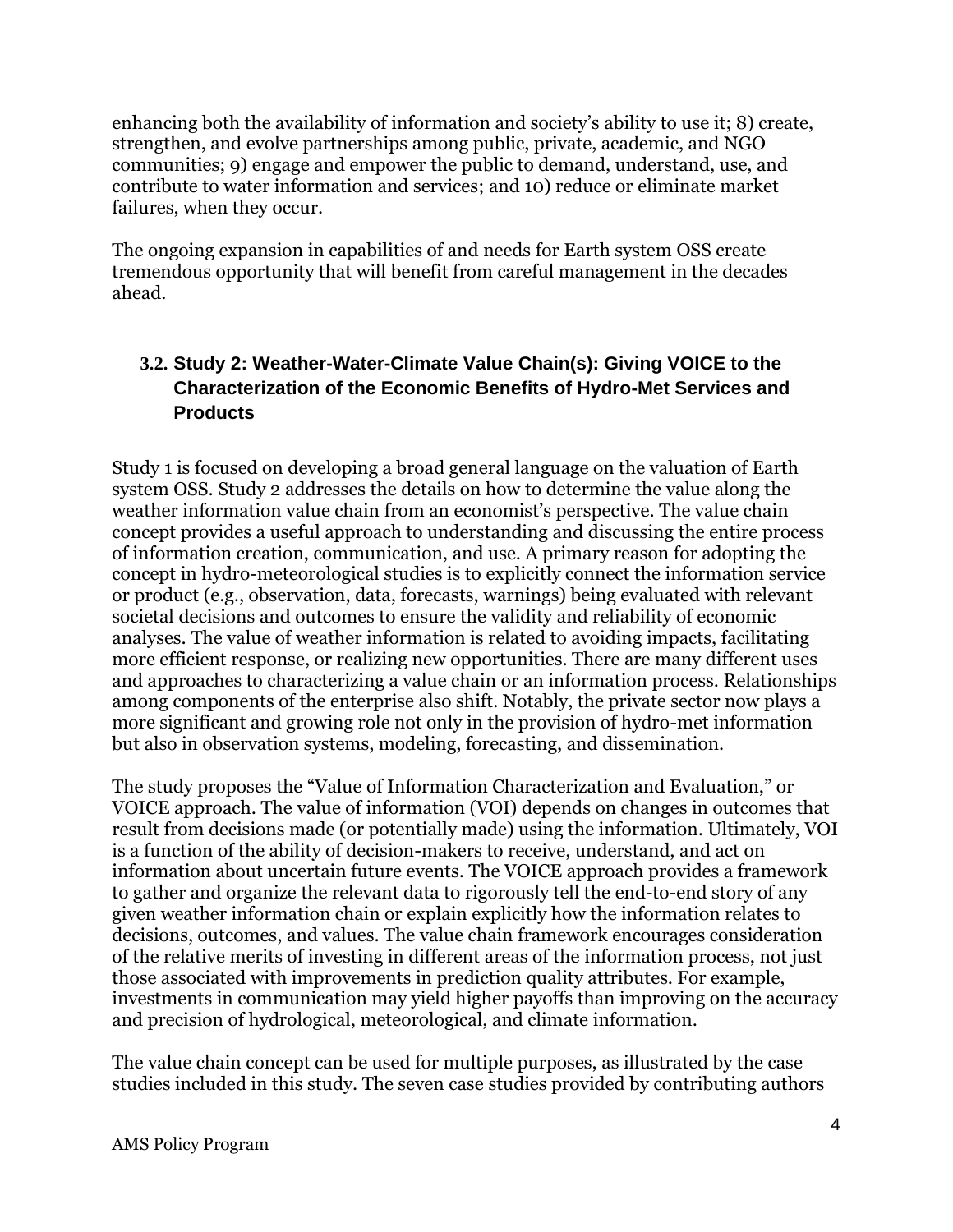include U.S. and international studies as well as applied and theoretical work. We highlight four recommendations, which follow from the development of this study, discussions with researchers, practitioners, and decision-makers across the weather enterprise, and the professional experience of the authors:

- 1. All major investments or changes in hydro-met services should be subject to economic analysis. We believe that the value chain approach and VOICE template provide a useful framework to organize such an undertaking.
- 2. A critical review should be undertaken of the use of economics in national hydro-met service policy-making to identify where and why it has been helpful or unhelpful in policy making, and under what conditions it could have been more beneficial. More and better primary studies on the value of hydro-met information across a broad range of hydro-met phenomena, information products and services, stakeholders, and end users should be implemented to build the body of knowledge to support and improve the weather enterprise.
- 3. Those funding new studies should require them to meet higher design, implementation, and documentation standards such as those recommended for the evaluation of studies for use in benefits transfer to ensure quality and transparency of the study and enhance the value of studies as resources in future benefits transfer applications.
- 4. Researchers should begin to evaluate the potential contributions of behavioral economics (and closely related fields) more thoroughly to understanding and improving weather information processes and decision-making across the value chain.

#### <span id="page-11-0"></span>**3.3. Study 3: Three Policies Shape Enterprise Value: Minor Adjustments Could Enhance the Societal Benefit**

This study examines explicitly the role that public policy plays in determining the sum societal value of Earth system Observations, Science, and Services (OSS) as well as the allocation of that value and the costs of OSS-production across society.

The study examines three policy frameworks of different origin, purview, and standing. The first is the 2003 Fair Weather Report developed by the National Academy of Sciences. That policy focuses on collaboration. The second is the 2017 Weather Research and Forecasting Innovation Act enacted by the U.S. Congress. It focuses on innovation. The third is the current World Meteorological Organization development of Resolution 42, which seeks to make international contributions and access to data and information more equitable, and at the same time expand the domain of data and information sharing from weather per se to Earth observations, science, and services more broadly.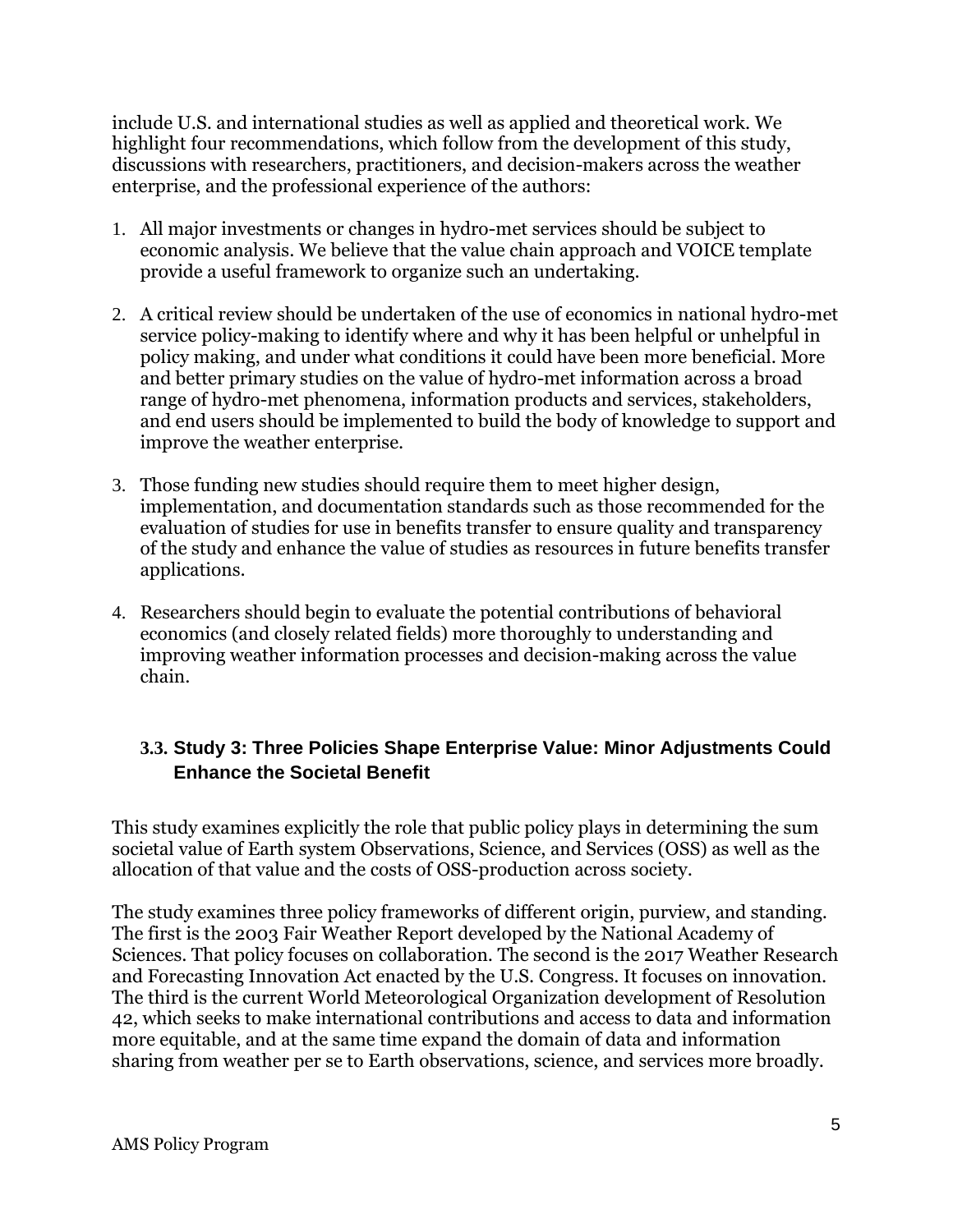The study takes views of individual stakeholders in the Weather, Water and Climate Enterprise with respect to these policies as its point of departure. Their perspectives were captured through informal interviews; individually and in aggregate they hint at or suggest opportunities for extending and improving Enterprise value by broadening collaboration, fostering innovation, and making the Enterprise more equitable.

These opportunities have been captured here. They include but are not limited to:

- 1. Broadening Enterprise purview: to include disciplines other than weather; to extend to end users and Congress; to document and articulate Enterprise value; to shift focus from inward-looking dialog to externally-purposed action.
- 2. Fostering innovation: by building Congressional trust, thereby allowing legislators to shift from oversight and prescriptive approaches to development of incentives and resources for the Enterprise; by emulating the success and promise of Earth Innovation Prediction Center (EPIC), developing similar open-science approaches to other elements of the value chain such as data commercialization and risk communication.
- 3. Advancing global equity, with respect to both participation and access to beneficial outcomes: by strengthening U.S. preparation for and participation in formulating WMO purposes and work.
- 4. Fully harnessing AMS experience and resources as a means toward these ends.

#### <span id="page-12-0"></span>**3.4. Study 4: Options for Enhancing the Value of the NOAA Weather-Ready Nation Ambassador Initiative**

The Weather-Ready Nation (WRN) Ambassador<sup>™</sup> Initiative is designed to build partnerships across the WWC Enterprise and to leverage the community reach of partners in the public, private, academic, and nongovernmental organization (NGO) sectors. The 11,000 WRN Ambassadors represent a wide assortment of businesses, government entities, school organizations, and nonprofit groups. The purpose of this study is to identify options for strengthening the Weather-Ready Nation Ambassadors Initiative while holding true to its original intention: building a more resilient, responsive, and prepared American public. The resulting options include those that would seek to enhance community engagement, training modules and educational programs for Ambassadors, public service campaigns, and means for increasing involvement of end users or members of the communities served by the Enterprise. Some of the options identified were presented in an online survey in the spring of 2020. The options included in the public survey were the Safe Place Selfie Challenge; Training Webinars; WRN Messaging via Marketing Materials, Flyers, Pamphlets, etc.; Joint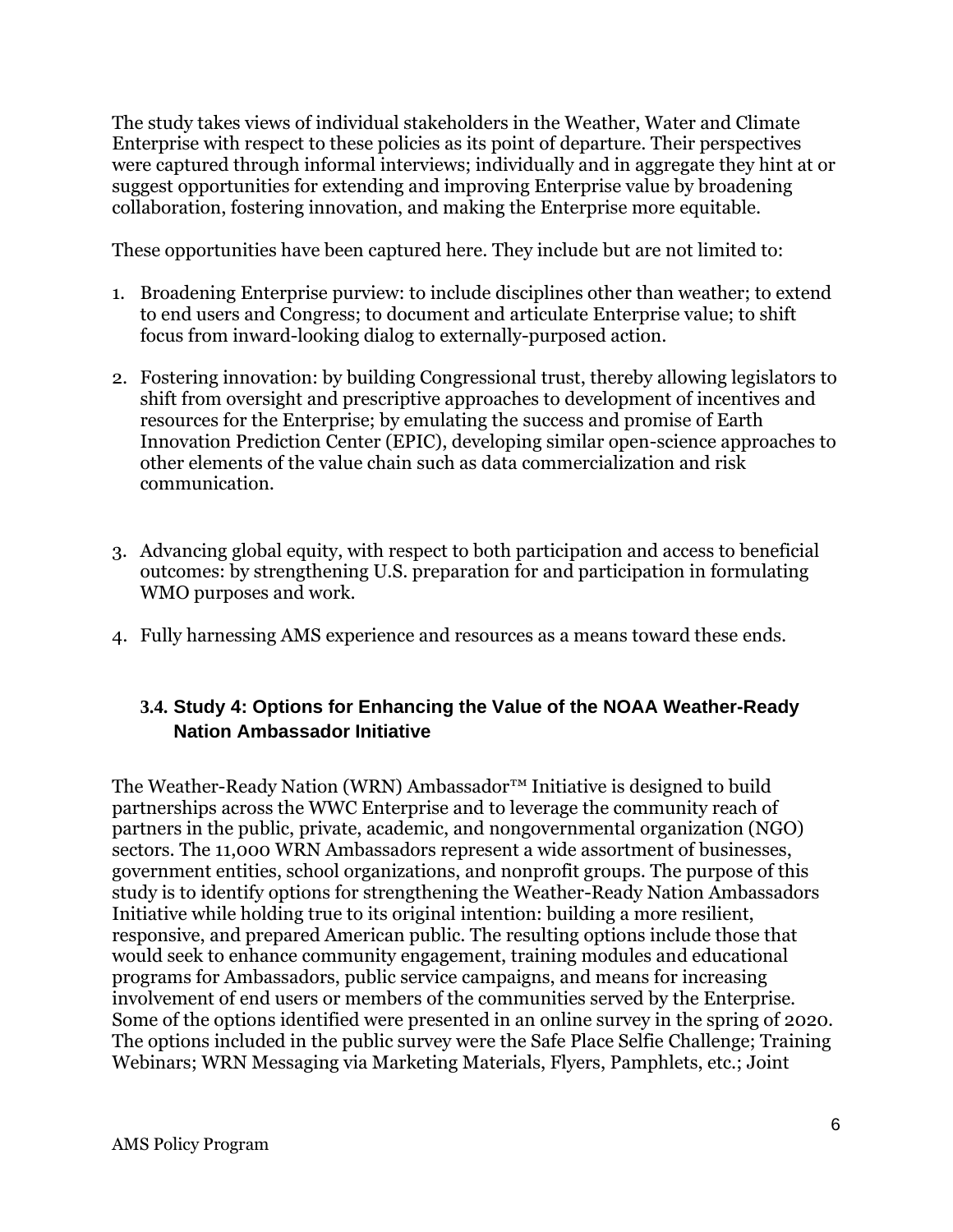Events between WRN Ambassadors and Impact-Based Decision Support Services (IDSS) Core Partners; and Expansion and Integration of AMS Local Chapter Events.

The results of the survey show that actively engaged WRN Ambassadors view all five options as both relevant and helpful to the WRN Initiative. In particular, Ambassadors showed a high level of interest in the production of training webinars for Ambassadors, the holding of joint events between Ambassadors and IDSS Core Partners, increased integration of WRN messaging by Ambassadors, and the expansion of AMS Local Chapter events to include partnership with WRN Ambassadors. In addition, the survey responses show that, in the opinion of the survey participants, the above options are viable and would further the goals of the WRN Ambassadors Initiative.

The five options in the survey were identified through interviews with more than a dozen NOAA employees and NWS partners. Several other options were identified during the interview process that were not included in the survey. They include designating Weather-Ready Nation "Block Watch Captains"; compiling a formal WRN Certification Program; expanding IDSS Core Partner "Tabletop Exercises" to a broader number of entities, including some WRN Ambassadors; encouraging Ambassadors to get certified as StormReady™ by the National Weather Service; encouraging Volunteer Organizations Active in Disaster (VOAIDs) and Community Organizations Active in Disaster (COAIDs) to consolidate their efforts with Weather-Ready Nation as a point of synergy; and increased outreach to the community via the AMS Weather Band, which launched in the fall of 2020.

The resulting options, from the survey and otherwise, can be grouped into two categories. One category of options would define WRN Ambassadors as members of an awareness campaign, helping build resilience through public safety messaging and the like. The other category of options, if implemented, would result in WRN Ambassadors becoming bona fide force multipliers for the National Weather Service, working together in the mission to protect American lives and property. Options from each category may ultimately be in the interest of NWS and NOAA if the Initiative continues to grow in numbers and scope.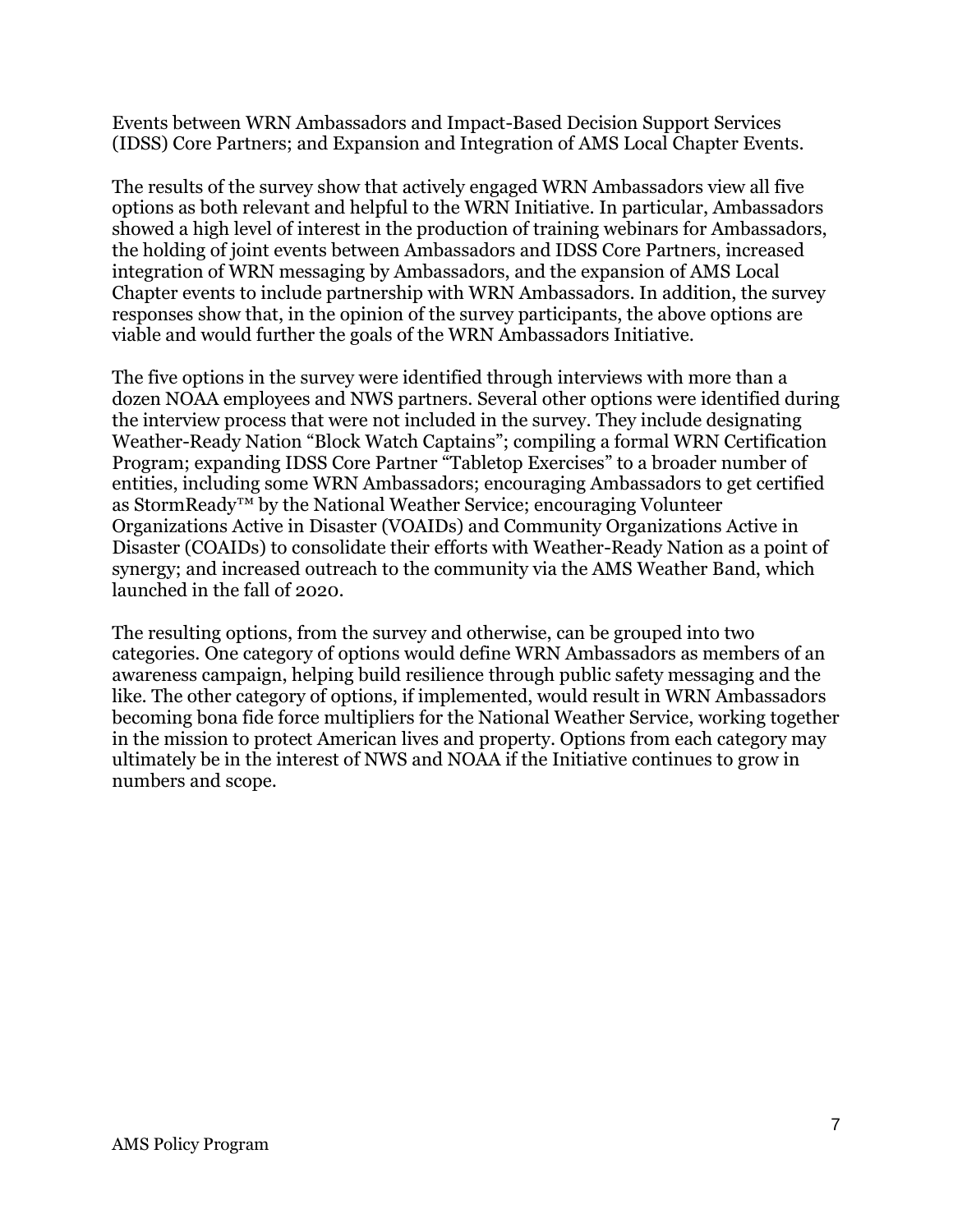## <span id="page-14-0"></span>**4.Synthesis of Findings & Future Directions**

Earth system observations, science, and services (OSS) inform and guide the activities of virtually every economic sector and innumerable institutions underlying modern civilization. OSS are a fundamental component of efforts to meet basic human needs including food, shelter, energy, health and safety. At the same time, opportunities to enhance the societal benefits of OSS are vast and increasing. Better understanding of the weather, water, and climate (WWC) enterprise's value could: create new opportunities to apply OSS for societal benefit; help justify public investments in OSS; and guide future investments in OSS to help ensure that they confer the maximum possible benefit to society. As a result, there is great need for efforts to understand, assess, communicate, and advance the value of OSS.

This study synthesizes the results of a multi-year project on the valuation of Earth system OSS. The conclusions are based on four studies relating to different aspects of the societal benefits of Earth system OSS: 1) Societal Benefits of Weather, Water, and Climate: Understanding, Communication, and Enhancement [\(bit.ly/sbwxc\)](https://bit.ly/sbwxc), 2) The Value Chain of Earth System Observations, Science, and Services [\(bit.ly/3uAHjXG\)](http://bit.ly/3uAHjXG), 3) Three Policies Shape Enterprise Value: Minor Adjustments Could Enhance the Societal Benefit [\(https://bit.ly/3Wxpolicies\)](https://bit.ly/3Wxpolicies) and 4) Options for Enhancing the Value of the NOAA Weather-Ready Nation Ambassador Initiative [\(https://bit.ly/30qRnY1\)](https://bit.ly/30qRnY1).

The four studies above analyze valuation at different levels of abstraction and application, and with a focus on different audiences. Study 1 develops a terminology that facilitates the communication between scientists, developers, economists, and end users. It also points at approaches to maximize value in the weather, water, and climate enterprise. Study 2 directly addresses the challenges of economists in valuation studies of the Earth system OSS. While it does not attempt to evaluate individual programs or products, it uses previous experiences and case studies to develop concrete recommendations on how to improve valuation studies going forward. Study 3 analyzes community feedback on three landmark policies to identify opportunities and challenges to maximize the value of NOAA's work and of the weather, water, climate enterprise as a whole. Finally, Study 4 goes one step further than the other studies. It focuses on one particular program and the question of how its value might be maximized. It lays out a number of possible adjustments to the WRN initiative and discusses the pros and cons of the surveyed changes. Taken together, the analyses demonstrate the large number of decisions that determine the value of Earth system OSS. While many conclusions are difficult to generalize across studies, seven findings thread through the work on this project:

- 1) Valuation efforts promote societal benefit by:
	- a) Enabling decision-making,
	- b) Allowing prioritization,
	- c) Improving investment decisions, and
	- d) Promoting the use of science and services.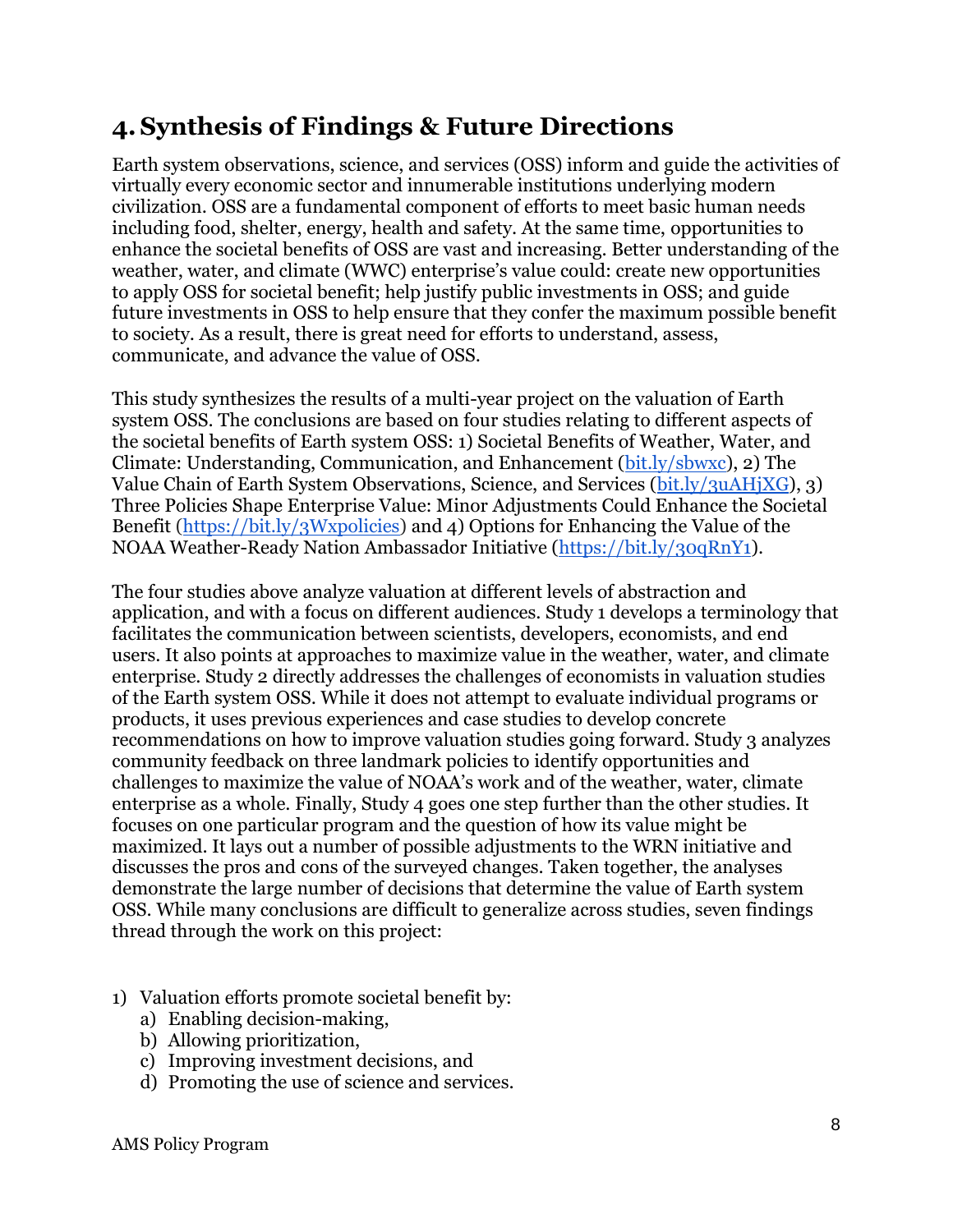- 2) Assessments of value depend on both complex factors and subjective choices (e.g. how we measure value, how decisions incorporate and weight information, and what information is considered). As a result, there is no one correct measure of value, but multiple useful approaches to describe and quantify options. It is critical to public understanding that the assumptions underlying the valuation studies are clearly stated.
- 3) As a result of 2.), it is almost impossible to determine value independent of context. Valuation clarifies options and makes comparisons more effective. Valuation efforts are most effective in comparing different options and identifying their relative strengths and weaknesses with respect to explicit assumptions and metrics, instead of trying to determine absolute values.
- 4) The value of the WWC enterprise has increased with the number of partnerships across sectors and in all phases of the value chain. It has also made valuation efforts more complex, because the greater number of stakeholders and linkages lead to more options and more complicated decision trees.
- 5) One key limitation to valuation efforts is the difficulty to collect and research data on end users and their decision-making based on WWC products. These decisions ultimately realize much of the enterprise's value. For example, the value of a forecast is not sufficiently described by its skill score, but depends on the decisions it enables. It is much more difficult to reliably measure decisions across a diverse range of stakeholders and consumers than to verify the skill of WWC products.
- 6) Effective methods to advance the value of the WWC enterprise are likely to build on adaptive responses to incremental changes whose effectiveness can be determined quickly and lessons learned disseminated broadly. As value is context-dependent and the WWC enterprise complex, it is important to test hypotheses early and often in an effort to maximize value effectively and equitably.
- 7) Partnerships and effective distributions of roles and responsibilities among public, private, academic, and NGO communities are crucial and must evolve over time as capabilities, conditions, opportunities, and interests shift. These partnerships require and promote understanding, respect, trust, and clarity with respect to roles, responsibilities, and rules of engagement.

Valuation is critical to decision making at all levels. The set of studies synthesized here can contribute to a common understanding how value can be enhanced and communicated within and outside of the weather, water, and climate enterprise. There are many opportunities to build on this work. One option is to scale the approaches in this study to include a larger number of stakeholders and partners and analyze value creation along the value chain and across sectors and agencies.

The work performed during this project lays a foundation for future work on value creation in the weather, water, and climate enterprise. The language and principles in study 1 combined with the value chain approach in study 2 can be applied to an almost endless number of programs, projects, and decisions. Engaging stakeholders like the survey summarized in study 4 or the interviews in study 3 can provide valuable insights and feedback and can also be expanded to other policies and programs.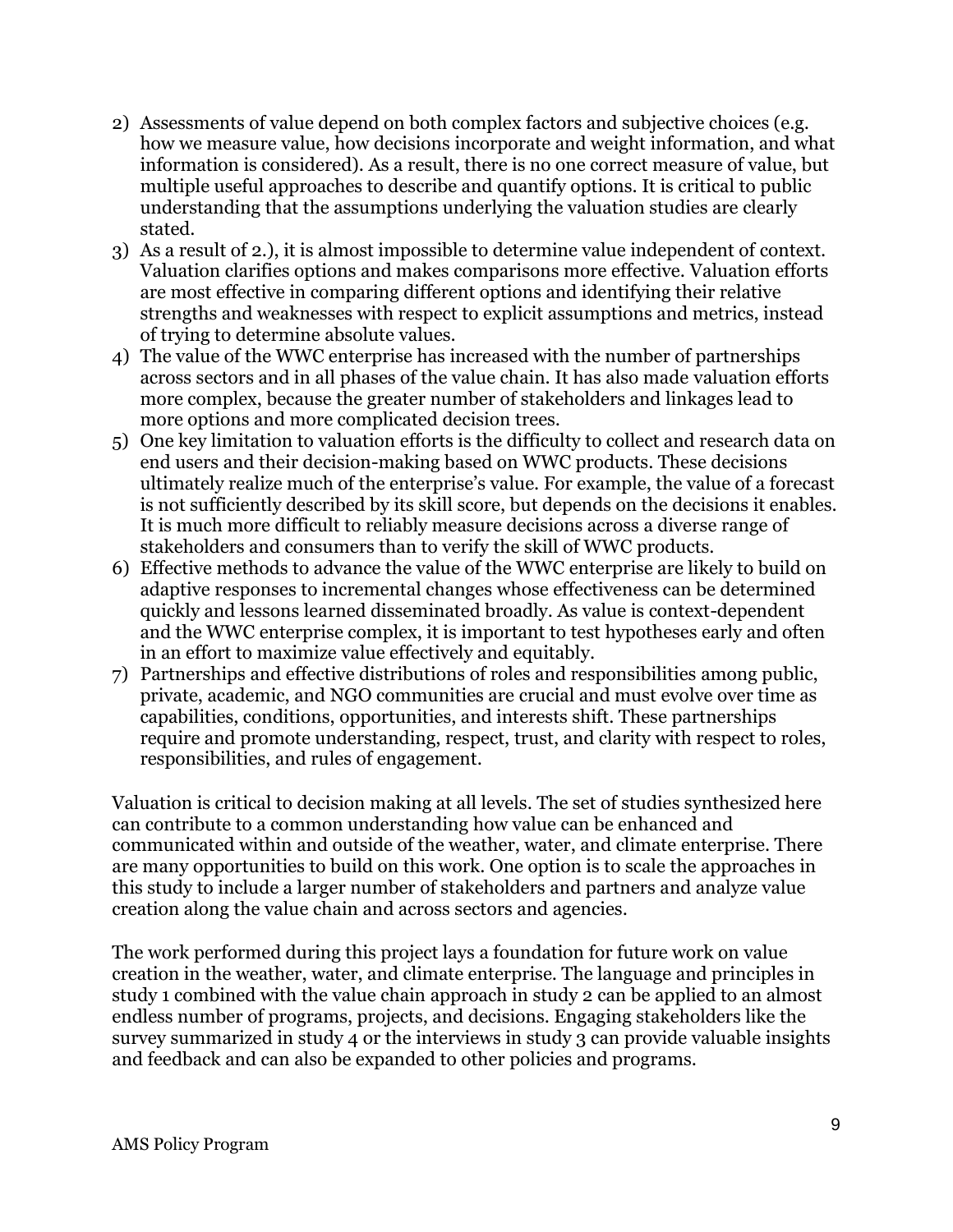There are also new approaches to expand on the work in this project. It is likely that the value of weather, water, and climate intelligence varies between different sectors of the economy. A study that compares different sectors could lead to important insights about synergies and offsets in the WWC enterprise.

Climate change and society's response to it is likely to have significant impacts on the investments and values created (and expected) in weather, water, and climate science. There is a need for socioeconomic assessments to define and communicate priorities as the US and the world prepare for decades of rapid transformation. In particular, renewed economic activity on the coasts and in the ocean ("the new blue economy"), and the ongoing national conversation about the delivery of climate services are great opportunities to use valuation in an effort to grow the WWC enterprise and serve society as effectively as possible.

The AMS Policy Program has established an interdisciplinary team to build on the results of this project and develop a proposal for a consortium for socioeconomic assessments of the WWC enterprise. This program would enable AMS to continue its internal work on valuation as well as funding external experts to advance our understanding and communication of Earth system OSS.